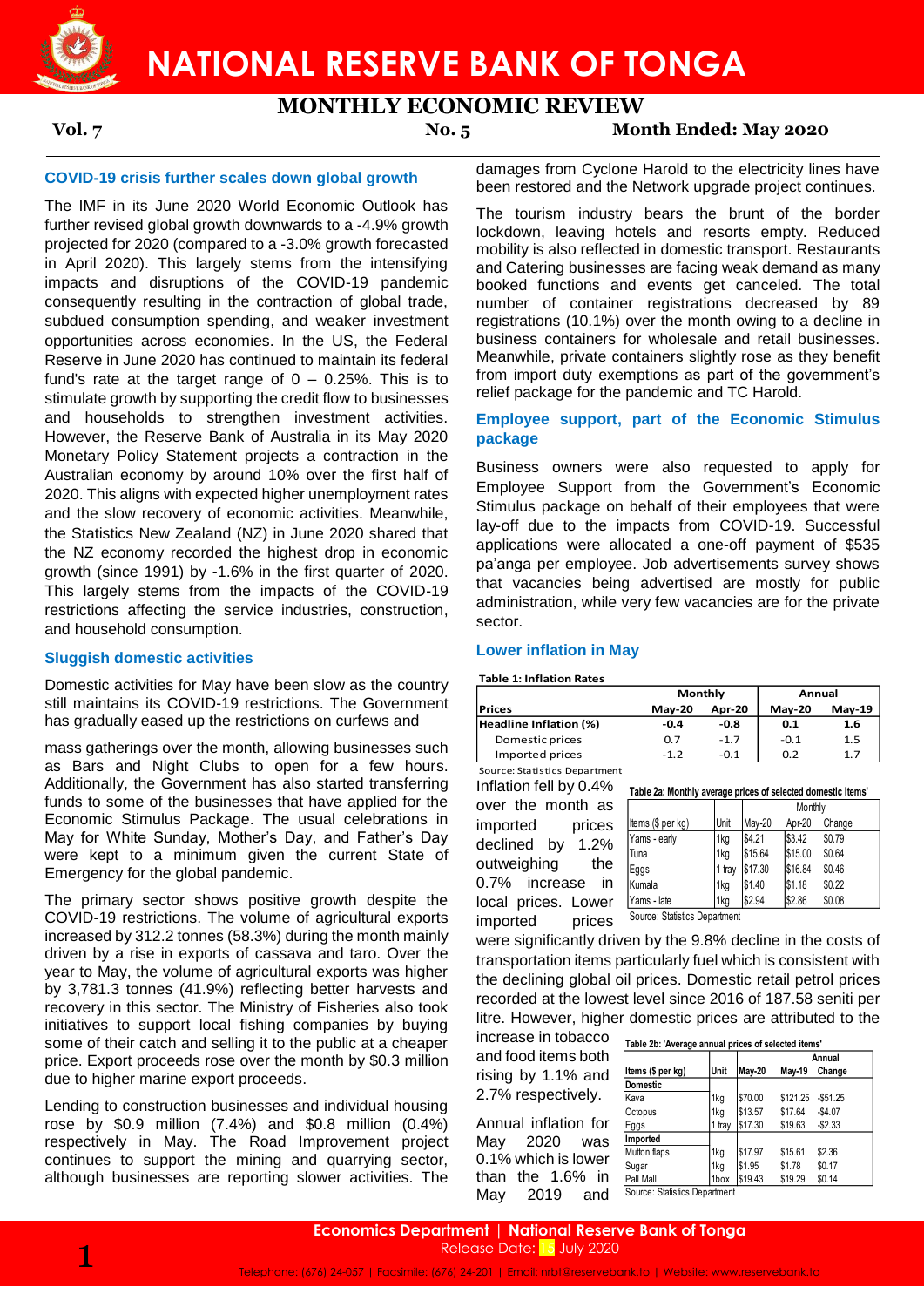

**MONTHLY ECONOMIC REVIEW**

**Vol. 7 No. 5 Month Ended: May 2020**

slightly below 1.3% in April 2020. Imported prices increased by 0.2% over the year to May 2020 largely driven by higher food prices (6.1%), electricity, gas & other fuels (13.5%), and clothing & footwear (5.7%). This was partially offset by the lower prices for the operation of transport equipment (-20.3%). Imported food prices were higher for mutton flaps, sugar, and Pall Mall. Domestic prices fell by 0.1% in the year to May 2020, partially offsetting higher imported prices. This was continuously driven by lower prices for kava Tonga (-36.2%) and electricity, gas & other fuels (-8.6%).

# **Major trading currencies weakened against the TOP**

Table 3: Effective Exchange Rates

|                                        |               | <b>Monthly</b> | Annual   |               |          |
|----------------------------------------|---------------|----------------|----------|---------------|----------|
|                                        | <b>May-20</b> | <b>Apr-20</b>  | % Growth | <b>May-19</b> | % Growth |
| Nominal Effective Exchange Rate Index  | 94.8          | 94.7           | 0.1      | 92.0          | 3.0      |
| Real Effective Exchange Rate Index     | 110.4         | 111.2          | $-0.7$   | 107.7         | 2.5      |
| Source: National Reserve Bank of Tonga |               |                |          |               |          |

| inal | Table 4: Bilateral Exchange Rates |
|------|-----------------------------------|
|      |                                   |

|                                                                                                                    |                                                                                         | <b>May-19</b> |
|--------------------------------------------------------------------------------------------------------------------|-----------------------------------------------------------------------------------------|---------------|
|                                                                                                                    |                                                                                         | 0.4368        |
|                                                                                                                    |                                                                                         | 0.6271        |
|                                                                                                                    |                                                                                         | 0.6644        |
|                                                                                                                    |                                                                                         | 0.8949        |
|                                                                                                                    |                                                                                         | 47.9934       |
|                                                                                                                    |                                                                                         | 0.3387        |
|                                                                                                                    |                                                                                         | 0.3894        |
|                                                                                                                    |                                                                                         | 2.8417        |
|                                                                                                                    |                                                                                         |               |
| May-20<br>0.4334<br>0.6635<br>0.7108<br>0.9204<br>46.3420<br>0.3511<br>0.3966<br>2.8193<br>Source: Banking Systems | Apr-20<br>0.4289<br>0.6798<br>0.7134<br>0.9237<br>46.0712<br>0.3445<br>0.3935<br>2.7905 |               |

Over the year, both the NEER and REER increased which may imply a loss in Tonga's international trade competitiveness, however benefitting the remitters of foreign currency.

# **Higher foreign reserves on official receipts**

**Table 5: Foreign Reserves**

|                                     |               | <b>Monthly</b> | Annual   |       |                 |  |  |  |  |
|-------------------------------------|---------------|----------------|----------|-------|-----------------|--|--|--|--|
|                                     | <b>Mav-20</b> | Apr-20         | % Growth |       | Mav-19 % Growth |  |  |  |  |
| Foreign Reserves (\$ in million)    | 489.6         | 475.1          | 3.0      | 468.3 | 4.5             |  |  |  |  |
| Import Coverage (months)            | 7.0           | 6.9            | 1.4      |       | $-6.7$          |  |  |  |  |
| Cource: National Recense Rank Tonga |               |                |          |       |                 |  |  |  |  |

Source: National Reserve Bank Tonga

The official foreign reserves recovered by \$14.5 million over the month and by \$21.3 million in the year to May 2020. The increase was mainly due to receipts of official funds as assistance for TC Harold and preparations for COVID-19.

|  |  |  |  | ole 6: Overseas Exchange Transactior |  |  |  |
|--|--|--|--|--------------------------------------|--|--|--|
|  |  |  |  |                                      |  |  |  |

|                          |         | Monthly |          |          | Annual        |          |
|--------------------------|---------|---------|----------|----------|---------------|----------|
|                          | May-20  | Apr-20  | % Growth | May-20   | <b>May-19</b> | % Growth |
| <b>Overall Balance</b>   | 14.5    | 17.7    | $-17.8$  | 21.3     | 26.4          | $-19.2$  |
| <b>Current Account</b>   | 19.1    | 24.0    | $-20.5$  | 45.7     | 6.0           | 666.2    |
| Merchandise Trade        | $-32.0$ | $-30.2$ | $-6.0$   | $-398.4$ | $-424.2$      | 6.1      |
| Services                 | 14.5    | $-2.3$  | 718.3    | 45.2     | 26.1          | 73.3     |
| Income                   | 2.5     | $-2.0$  | 226.5    | $-6.6$   | 10.2          | $-164.5$ |
| <b>Transfers</b>         | 34.1    | 58.6    | $-41.8$  | 405.5    | 393.9         | 2.9      |
| <b>Capital Account</b>   | 1.9     | 1.0     | 97.9     | $-51.4$  | $-16.0$       | $-220.2$ |
| <b>Financial Account</b> | $-6.4$  | $-7.3$  | 12.1     | $-82.1$  | $-72.3$       | $-13.6$  |

Source: Banking Systems

The Overseas Exchange Transactions (OET) balance recorded a lower surplus of \$14.5 million in May 2020 compared to a \$17.7 million surplus last month. This was mainly driven by the lower inflow of transfer receipts compared to that of last month and an increase in payments for imports. The current account balance thus recorded a lower surplus of \$19.1 million. This was followed by a higher surplus in the capital account from an increase in private capital receipts. The financial account deficit also improved slightly, due to higher receipts from other investments during the month.

Annually, the overall OET balance surplus was lower due mainly to the financial account deficit. This reflected higher payments over the year for offshore investments and external debt. The capital account surplus also declined as private capital receipts fell over the year. However, the current account recorded a higher surplus compared to the previous year. This was due to lower payments for imports and services while official and private transfer receipts increased.

# **Broad money expanded**

| Table 7: Broad Money        |               |         |          |               |          |  |  |  |  |  |
|-----------------------------|---------------|---------|----------|---------------|----------|--|--|--|--|--|
|                             |               | Monthly | Annual   |               |          |  |  |  |  |  |
|                             | <b>Mav-20</b> | Apr-20  | % Growth | <b>Mav-19</b> | % Growth |  |  |  |  |  |
| Broad money (\$ in million) | 592.2         | 581.6   | 1.8      | 584.8         | 1.3      |  |  |  |  |  |
| Net Foreign Asset           | 517.2         | 503.3   | 2.8      | 488.8         | 5.8      |  |  |  |  |  |
| Net Domestic Asset          | 75.7          | 79.0    | $-4.1$   | 96.4          | $-21.5$  |  |  |  |  |  |

Source: Banking System, National Reserve Bank of Tonga

Broad money rose over the month and year to May 2020 by \$10.6 million (1.8%) and \$7.4 million (1.3%) respectively. These movements were driven mostly by the increase in net foreign assets particularly foreign reserves. Net domestic assets, on the other hand, declined due to higher government deposits, and credit to private sectors over the month. Lower net domestic credit over the year was attributed to the rise in government net deposits with the Reserve Bank. **Table 7: Dramsactions** (National Capital 26: The Monton (1.8%) and STAL million<br>
IB Fury Top 0.304 0.9237 0.8949<br>
The TOP. IP (1.9%) and 57.2 9843<br>
EUR/TOP 0.3946 0.9335 0.3384<br>
EUR/TOP 2.399 0.3384<br>
EUR/TOP 2.393 2.7905

# **Higher currency in circulation**

| Table 8: Reserve money                                 |               |        |                   |       |          |  |
|--------------------------------------------------------|---------------|--------|-------------------|-------|----------|--|
|                                                        | Monthly       |        | Annual            |       |          |  |
|                                                        | <b>Mav-20</b> | Apr-20 | % Growth   May-19 |       | % Growth |  |
| Reserve money (\$ in million)                          | 286.7         | 280.6  | 2.2               | 311.0 | $-7.8$   |  |
| Source: Banking System, National Reserve Bank of Tonga |               |        |                   |       |          |  |

Liquidity in the banking system increased in May 2020 by

\$6.1 million (2.2%) solely driven by higher currency in circulation to cater for the family month of May. This was partially outweighed by a decline in the banks' ESA. In the year to May 2020, liquidity declined by \$24.3 million (7.8%) as the higher currency in circulation was offset by a decline in banks' ESA.

# **Lending to the private sector increases**

| <b>Table 9: Total Lending</b> |  |
|-------------------------------|--|
|                               |  |

|                               | Monthly       |        |                  | Annual        |                  |
|-------------------------------|---------------|--------|------------------|---------------|------------------|
| Lending                       | <b>Mav-20</b> | Apr-20 | % Growth         | <b>Mav-19</b> | % Growth         |
| Total Lending (\$ in million) | 495.4         | 494.4  | 0.2              | 487.3         | 1.7 <sub>l</sub> |
| <b>Business lending</b>       | 236.4         | 235.7  | 0.3              | 227.9         | 3.7              |
| Household lending             | 259.0         | 258.7  | 0.1              | 259.1         | 0.0 <sub>l</sub> |
| Other lending                 | 0.0           | 0.0    | 0.0 <sub>l</sub> | 0.3           | $-100.0$         |
| .                             |               |        |                  |               |                  |

Source: Banking System, National Reserve Bank of Tonga